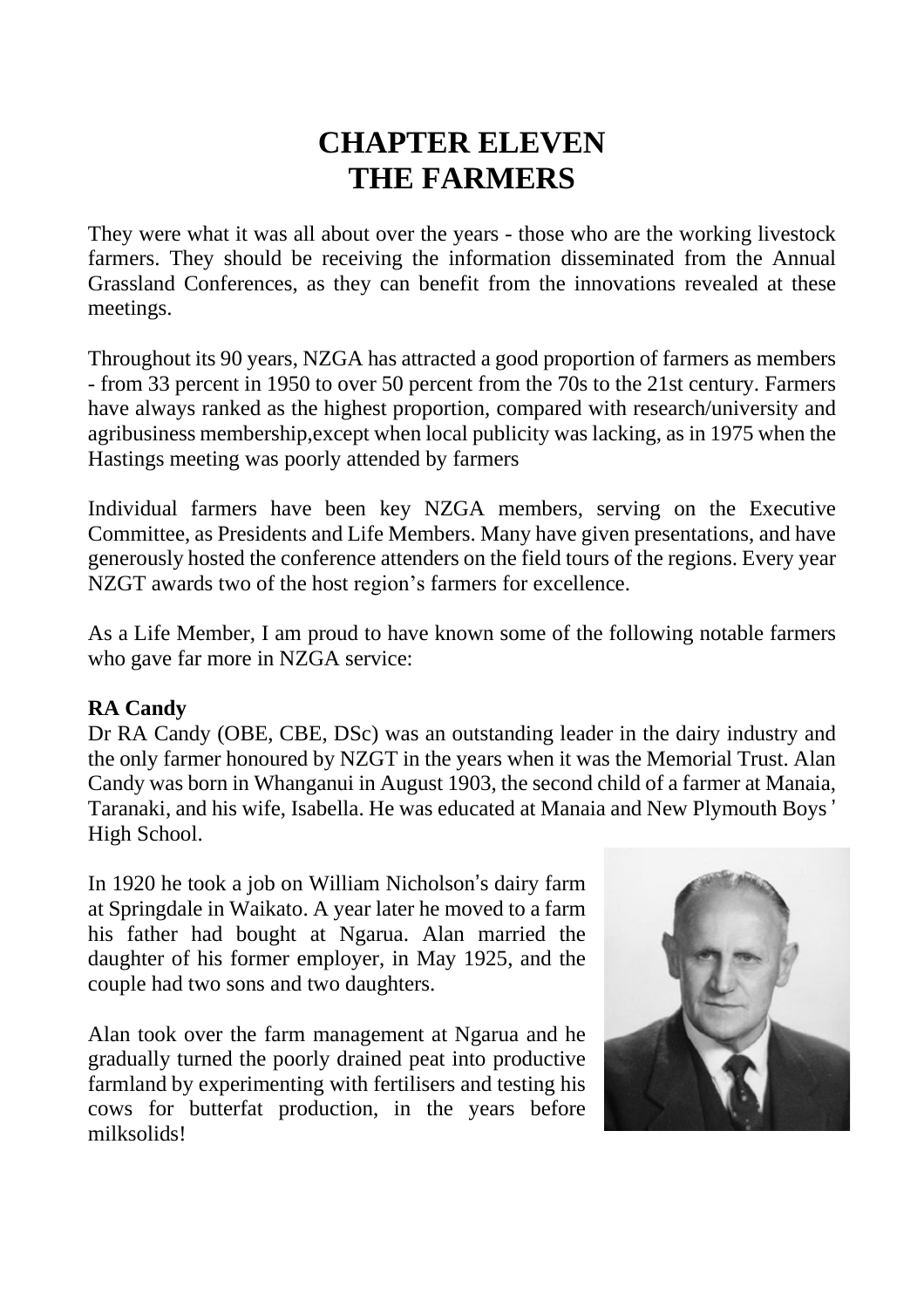He was an early believer in farming practices that are now commonplace - heavy topdressing, adequate subdivision, and good drainage and controlled grazing. Alan Candy started a Ngarua herd-testing group in 1926 and in 1933 he became chairman of the Auckland Herd Improvement Association, a post which he held for 33 years. Over the next 35 years he featured in many farming organisations:

- Director (1935–68) and deputy chairman (1952–57) of the NZ Co-operative Dairy Company;
- Chairman (1957–61) of the NZ Dairy Products Marketing Commission,
- Deputy chairman (1961–65) of the NZ Dairy Production & Marketing Board,
- Member (1937–46) and Chairman (1944–46) of the Massey College Council (later Board of Governors).

He had an unusual ability to work with scientists, to recognise the relevance of their work, and to translate technical information into practical advice to farmers. At meetings of mixed groups of scientists, farmers, politicians and industrialists, he led the discussions to a productive conclusion.

Alan was one of the first farmers to present a paper at an NZGA conference and became a firm supporter, but obviously lacked the time to serve on the Executive Committee.

Alan recognised the importance of diversifying both products and markets, and foresaw clearly problems when Britain joined the European Community. He travelled extensively overseas and laid the foundations for today's dairy marketing strategy.

Alan Candy's work for the dairy industry was recognised with an OBE in 1946 and a CBE in 1969. The honorary DSc conferred by Massey in 1968 was the first awarded to a non-academic.

His Ngarua farm became a showplace noted for high production. Alan had a prodigious memory - he knew the name, number and test results of each of his 120 cows. His daily diary was written up every day from 1927 on.

He was also a pioneer in dairy beef production, persisting despite skepticism from other farmers. He established dairy beef as an important part of the dairy industry. Young people working for him were encouraged to save and were offered generous bonuses to help them take up their own farms. Many later became leaders in the dairy industry.

Alan Candy was devoted to his family, and he contributed to the social life of the Ngarua district, serving on committees and attending dances and school concerts. He enjoyed golf, swimming, skiing, and the cinema. During World War Two he helped to start the Ngarua unit of the Home Guard. He registered for military service but was told that he would contribute more to the war effort by continuing his work for the dairy industry.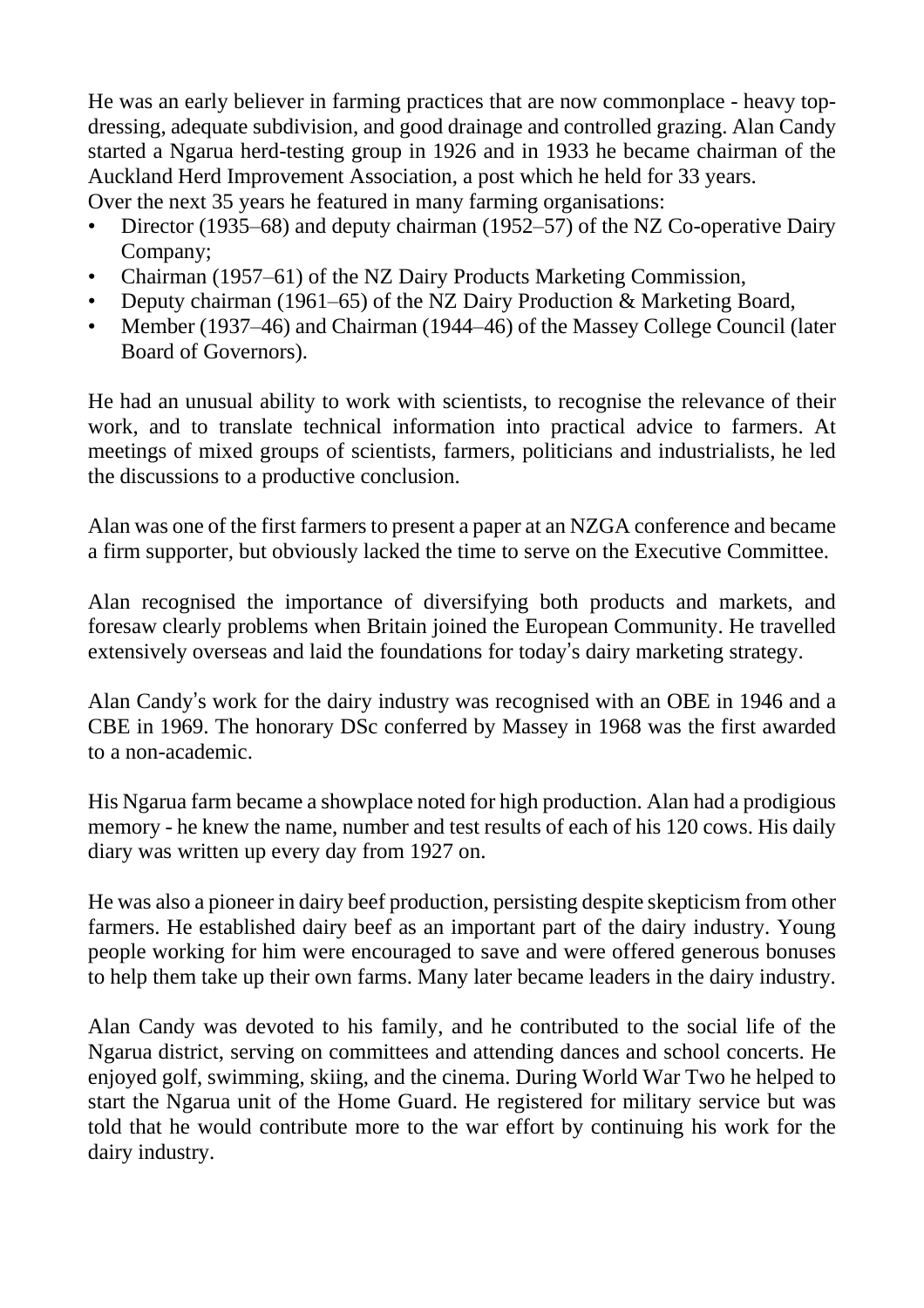In 1968 he retired from all his public offices, believing he should make way for younger people. But he remained interested in the home farm and properties at Okoroire and Broadlands. However, after a time he became depressed and died in Waikato Hospital on 27 October 1974 from a gunshot wound to the head, sustained while out rabbit shooting on his Ngarua farm. He was survived by his wife and four children.

Alan Candy was generous in hospitality and friendship. He earned the respect of employees, colleagues, his fellow farmers and NZGA.

**Bill Hurst** was a farmer near Waimate in South Canterbury and was well-known in that district among the community. His father was also Bill - AW Hurst who fell asleep during tedious conference papers, so Bill Senior gave some funding to present a Most Interesting Paper Award in the mid-1960s.

Bill Junior soon became addicted to Grassland Conferences and was a keen NZGA member in the 1960s and 70s. Bill and his wife Jesse used these events as annual holidays. They also were famous among regular members for their after-hours hospitality. Bill was the first farmer to serve as President during 1976. Once he was elected to the NZGA Executive Committee, Bill had to put his effort where his mouth was!

He became good friends with Grasslands director Ray Brougham in the 1970s and regularly visited Grasslands in Palmerston North when passing, for a catchup and a tour around the campus, to collect ideas for using on his own farm.

He was chairing the AGM at the 1976 Nelson Conference when the Committee was called "a bunch of old women" and didn't take that comment lightly.

Bill remained active in the Grassland Memorial Trust in the early 1980s and judged the farms nominated for Farmer Awards at the 1986 Alexandra Conference. Bill Hurst died in May 1991.

# **Jim Inglis**

Jim and Jonnie Inglis farmed rolling hill country at their property Ratahiwi, under Wharite Peak, near Woodville. Jim had a dry wit and was always ready to comment. He was born in Havelock North, brought up on the family farm and attended Wanganui Collegiate. He later qualified as an accountant, practising in Dannevirke for a few years. When his father died in 1947 Jim and sister Helen took over the family farm, with Helen focusing on managing the farm.

Jim was a keen supporter of innovation and joined NZGA and the Manawatū Agricultural Club. He hosted scientists and farmer groups on his farm and tried new techniques, including aerial topdressing, scanning ewes for pregnancy, oversowing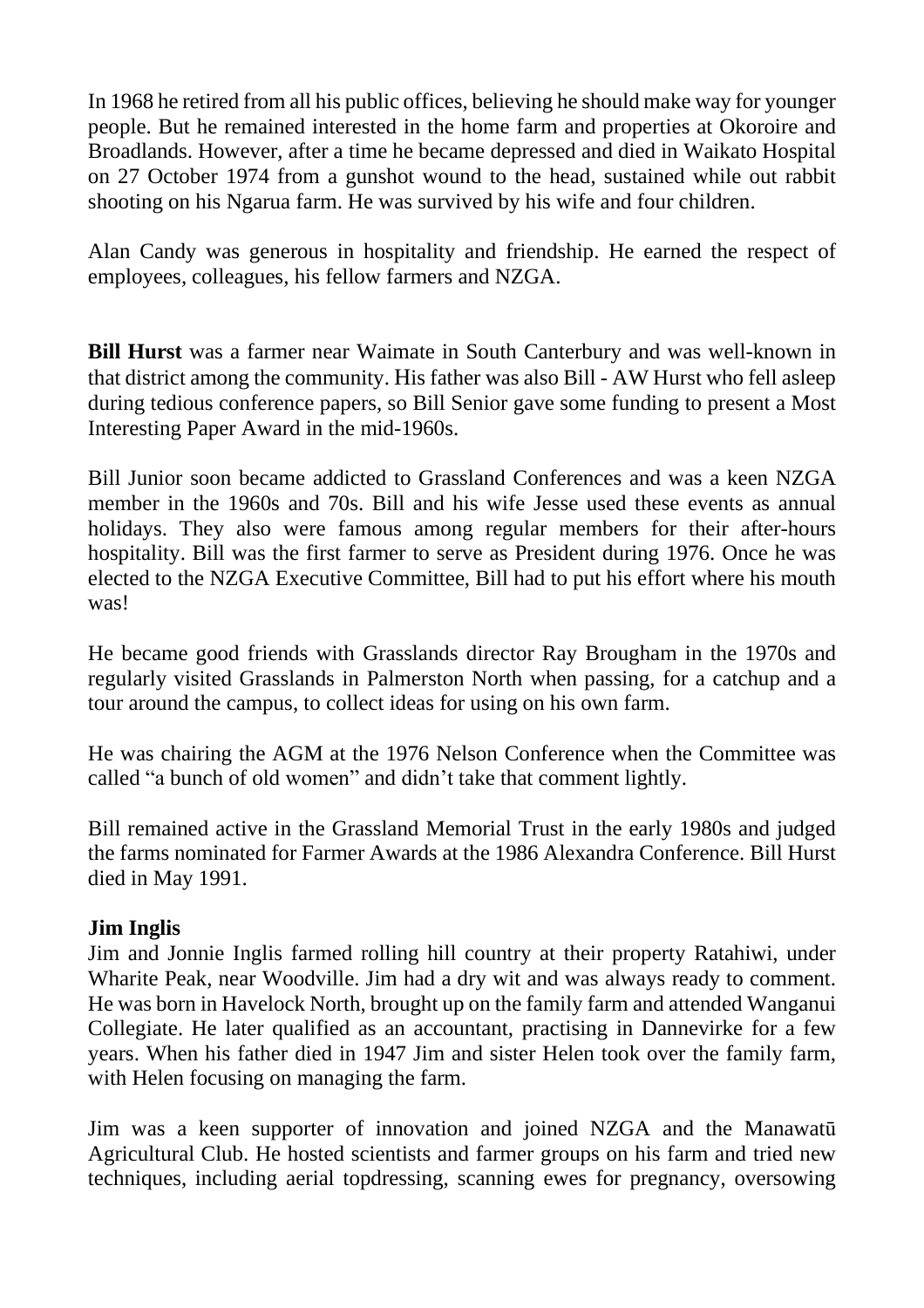improved grasses and legumes, and nitrogen fertiliser use.

When DSIR Grasslands scientist Roger Ball carried out nitrogen fertiliser trials for his doctorate on Jim's farm, he disclosed to Jim that nitrogen boosted pasture growth. So Jim promptly had much of the farm aerially topdressed with nitrogen – including Roger's trial area!

The Hawke's Bay farming industry regarded Jim highly and from 1965 to 1985 he was a director of the Hawke's Bay Farmers Meat Company. Jim was also a member of the Royal Society of New Zealand (Manawatū Branch) and served many years; he was elected a Life Member of the Manawatū Branch at the 1998 Annual General Meeting.

In 1965 he presented a paper at the NZGA Whanganui Conference and from then on attended the annual Conferences. He also travelled to attend the International Grassland Congresses in Russia, the USA and Queensland. He became a keen contributor in discussion sessions and his opinions were highly regarded at meetings and field days. Indeed, I first met Jim when he held a field day at Ratahiwi in 1974 and I was a new arrival at the Ballantrae hill country research station nearby. He impressed me from that day on.

In 1975 Jim married teacher Jonnie McIntyre from Whanganui, and before long Jim Junior and Iain were born. Jim's keen participation at annual NZGA conferences led to him being elected to the NZGA Executive Committee and eventually he served as President in 1981-82. I took over as Secretary at this time and enjoyed working with Jim during the 1982 Blenheim Conference; and we became firm friends.

From 1982 Jim then served on the Grassland Memorial Trust, now NZGT, and Jim, John Lancashire and I collaborated to alter the Trust's direction to a more democratic course. In 1984 he was elected as an NZGA Life Member but he suffered a heart attack that year so was unable to be honoured at the Annual Conference held in Timaru.

In 1987 he took over as GMT chairman and led an innovative team effort until he stepped down in 1995. In 1993 Jim, John Lancashire and I judged the farms nominated for awards in Wairarapa, and subsequently Jim and I became the farming judges, travelling around several farming regions judging the top farms. Jim would assess the livestock and financial status, these being his particular forte, whereas I would assess the pastures.

Together we identified those farms that truly deserved the two annual grassland farming awards. In certain years Grassland Trustees Michael Smetham, Alan Stewart, Keith Widdup, Gavin Sheath or Mike O'Connor, joined us judging in regions they knew particularly well.

Jim was ahead of his time in that he always considered the sustainability and environmental impact of the farms we visited; and he dismissed several enterprises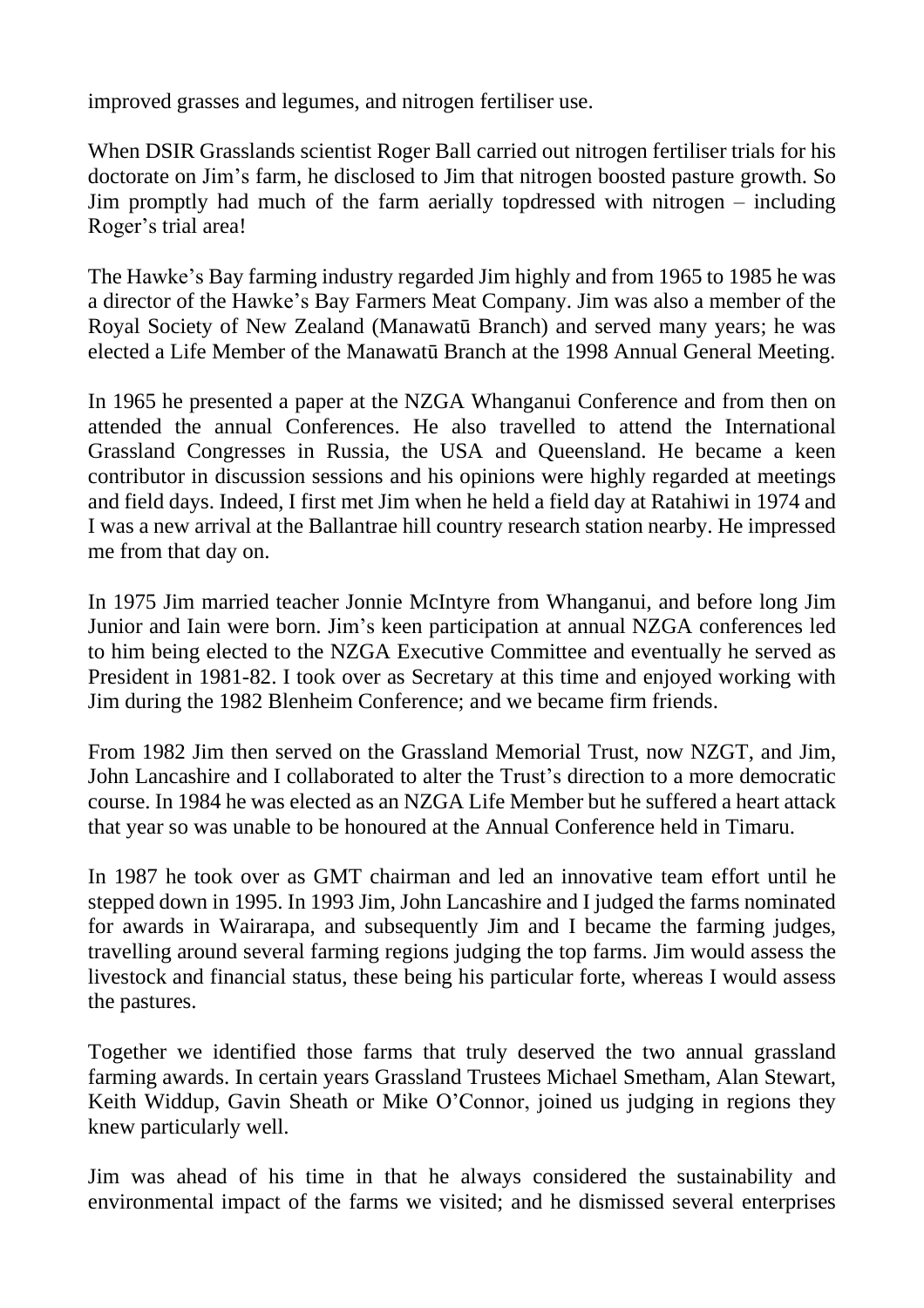because they were lacking in these areas.

During these travels we had some unusual experiences, including being driven through a blizzard from Dunedin Airport to Invercargill in a shuttle van one night when the flight was diverted; and riding over rather undulating land on the tray of quad bikes. In 1995 we were confined to a Whangarei hotel with the Labour Party caucus when a storm prevented our departure that evening. Jim had served as National Party treasurer in John Falloon's Wairarapa seat for several years, so the last people he wanted to be confined with in a storm were Helen Clark, Mike Moore and colleagues! Then in 1999 Jim and I had stopped to buy lunch at a takeaway café in Motueka and were waiting to be served, when in a fully patched bikie entered to buy his lunch. That day I learned much about body language from my fellow judge!

Eventually I succeeded Jim as Trust chairman but we continued to appreciate his experience and wisdom at the biannual meetings for some years, when we brought the Trust back alongside NZGA as its investment and recognition wing and changed its name to the NZ Grassland Trust. Jim finally retired from NZGT as the century ended but Jim, Jonnie and sons Jimmy and Iain kept on attending the Annual Conferences. In 2003 at the Conference in Palmerston North NZGA presented Jim with a Long Service Award, recognising his significant contribution to the country's grassland farming.

He gradually took a back seat in his farming business, letting his sons take over expanding the Inglis enterprise with novel enterprises that failed. However, Jim and Jonnie enjoyed holidays and cruises, but his health deteriorated, and he developed Parkinsons Disease. Jim spent his final year in a retirement home in Havelock North and died on 25 May 2012. He was 86. He will be remembered as an innovative farmer, a witty communicator and as a true gentleman. Not many farmers would change for dinner after a day on the farm!



**Jim Cresswell** was a Marlborough farmer and well-known as a lucerne seed grower. He enjoyed communicating with other Marlborough farmers and the farm advisers and served on local committees.

Jim had served on the local organising committee for the 1962 NZGA Conference and retained interest in the Association.

Jim was elected to the Executive Committee at the 1980 Greymouth Conference and was President during 1984 at

Timaru.

As a past president he was elected to the Grassland Memorial Trust and enjoyed participating in the twice-yearly meetings. He resigned as a trustee in 1989 after serving the usual five-year term, but retained his NZGA membership for some years afterwards.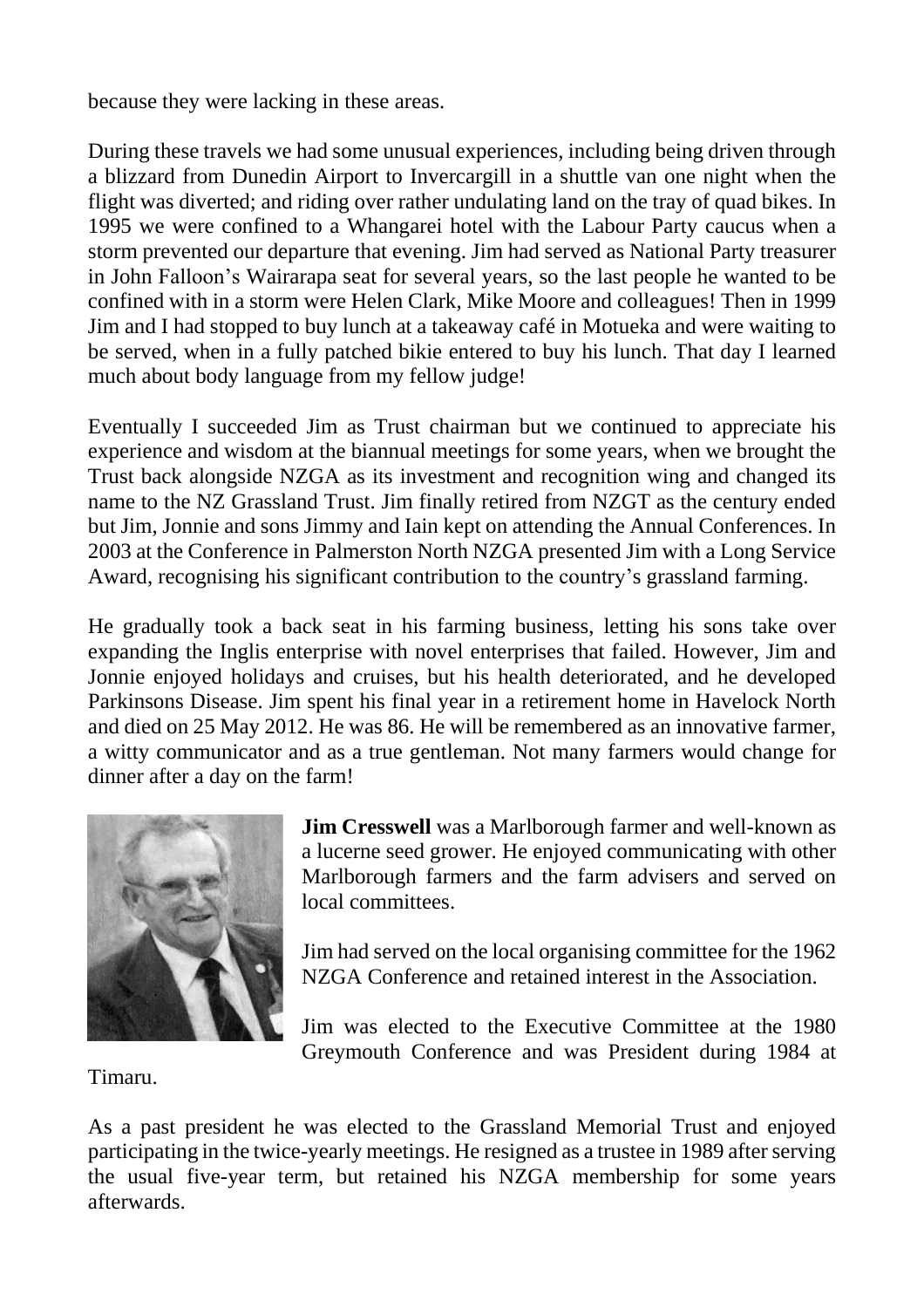At a later conference I remember him telling me that he was enjoying a high life and travelling overseas.

**Malcolm Guy** was a dairy, beef and deer farmer with three dairy herds totalling 1100 cows and a bull-beef finishing and venison operation on 800ha at Koputaroa, in



Horowhenua just north of Levin.

The Guy family's association with the dairy industry began with his grandfather, Joseph Nathan, who created Glaxo at Bunnythorpe in the Manawatū in 1904. This dried milk business was to become a foundation stone of one of the world's largest and richest pharmaceutical manufacturers, Glaxo Smith Kline.

But Malcolm was dedicated to the Horowhenua region and he gave long service there as a local government Councillor, Chairman and Mayor. Malcolm followed his family's tradition of service to Horowhenua, as his father Duncan Guy had served for 35 years, and Malcolm'sson, Nathan, was MP for Otaki from

November 2005 to 2020 and served as Minister for Primary Industry in the John Key and Bill English National Governments.

Malcolm developed excellent local contacts and gained in his farming experience by seeking advice from DSIR Grasslands director Ray Brougham, through dairy and beef discussion groups led the Horowhenua MAF farm advisers Tom Sewell and John Heslop, and from the regional Dairy Boards consulting officer Don Johnston.

In 1977, he hosted a field trip stop during the NZGA Conference held that year in Palmerston North, presented a paper on his farming philosophy and became a member.

From then on Malcolm and Betty Guy were regular attenders at the annual conferences, and at the 1986 Conference in Alexandra, I remember that he and Betty suffered an accident - their hotel bed broke during the night! He suffered regular ribbing about that at later meetings…

Malcolm was never hesitant to ask 'curly' questions during the sessions. He was elected to the Executive Committee at the Timaru Conference in 1984 and served for eleven years, going through as President in 1992. In June 1999 I attended another field day hosted by Malcolm and son Nathan, which attracted a good audience.

His local government work occupied much time later in Malcolm's life and he served as the district's Mayor for several years. His efforts gained him a QSM award. However, he developed health problems and died in late May 2017 aged 80, survived by his wife Betty, sons Christopher and Nathan, and five grandchildren.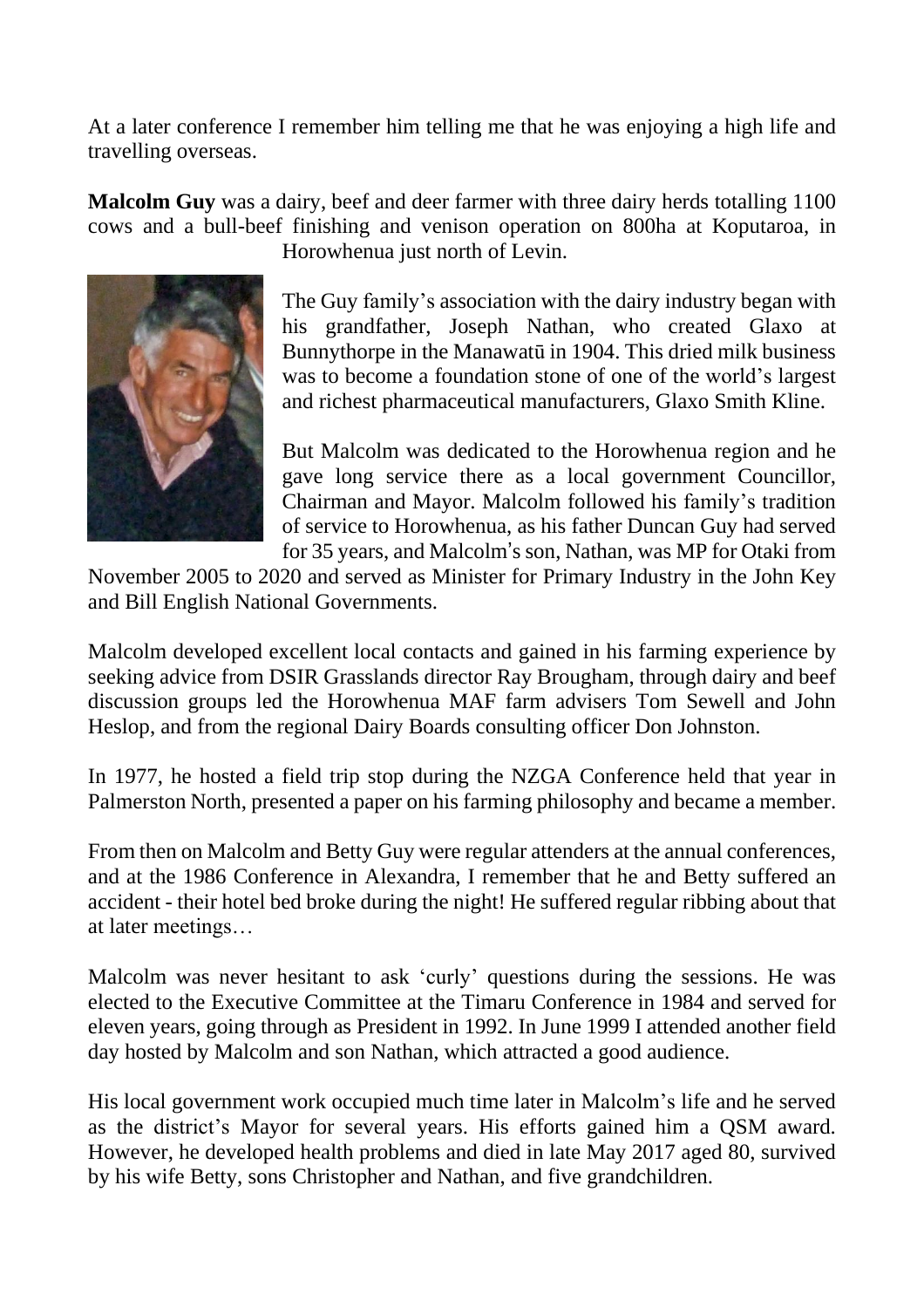**Maurice Yorke** and his wife Meree live on the shore of an inlet of the Waikawa Harbour, on the Southland coast east of Invercargill, where Meree's

great grandfather built a sawmill back in 1857.

Maurice was born February 1938 and had his schooling at Progress Valley 5 kms away. He was thrown into farming at the deep end when his father was killed in a farm accident in 1962.

Since then, Maurice and Meree have built the stock up to 9500 ewes with 13000 lambs 136% lambing. All lambs are sold store other than the replacements. They also run 400 breeding cows, with all progeny taken through one winter before selling. They have been involved in trading cattle - any number from none to 1,000 at their peak.



In 1978 the Progress Valley Discussion Group, who had been involved with DSIR in Gore (specifically Allan Harris and Ken Brown) won an award at the Invercargill Grassland Conference.

This triggered his lifelong involvement in the Association. He and Meree have only missed two Annual Conferences since then!

As a result Maurice became heavily involved in the 1990 Conference in Gore. He also featured in a local music group that entertained at the barbecue dinner following a very pleasant field trip - Eastern Southland laid on lovely shirtsleeve weather that year!

It's uncertain whether the music played a part or not, but Maurice was elected to the Executive Committee at the Gore AGM and he felt that representing the farming sector as NZGA President in Oamaru in 1996 was a highlight and an honour. Since then the Yorkes have been consistent attenders, not letting the researchers get away with anything slack during their papers.

The Yorkes were finalists in the Southland Ballance Farm Environment Awards in 2010. They sold their farm in 2014 but retained 40 ha which was Maurice's great grandfather's original property. They have since built a cottage by the Catlins and have bought other areas of land. In their "so-called retirement" they trade about 2,000 Angus calves annually.

His contribution to NZGA on behalf of the farming sector has also earned Maurice a Life Membership.

# **Bryan Guy**

Bryan grew up in a family of six children, living on a small dairy farm in Feilding where his parents milked 30 cows. When in his teens this farm was sold and his parents purchased 55 ha over the Oroua River from Feilding.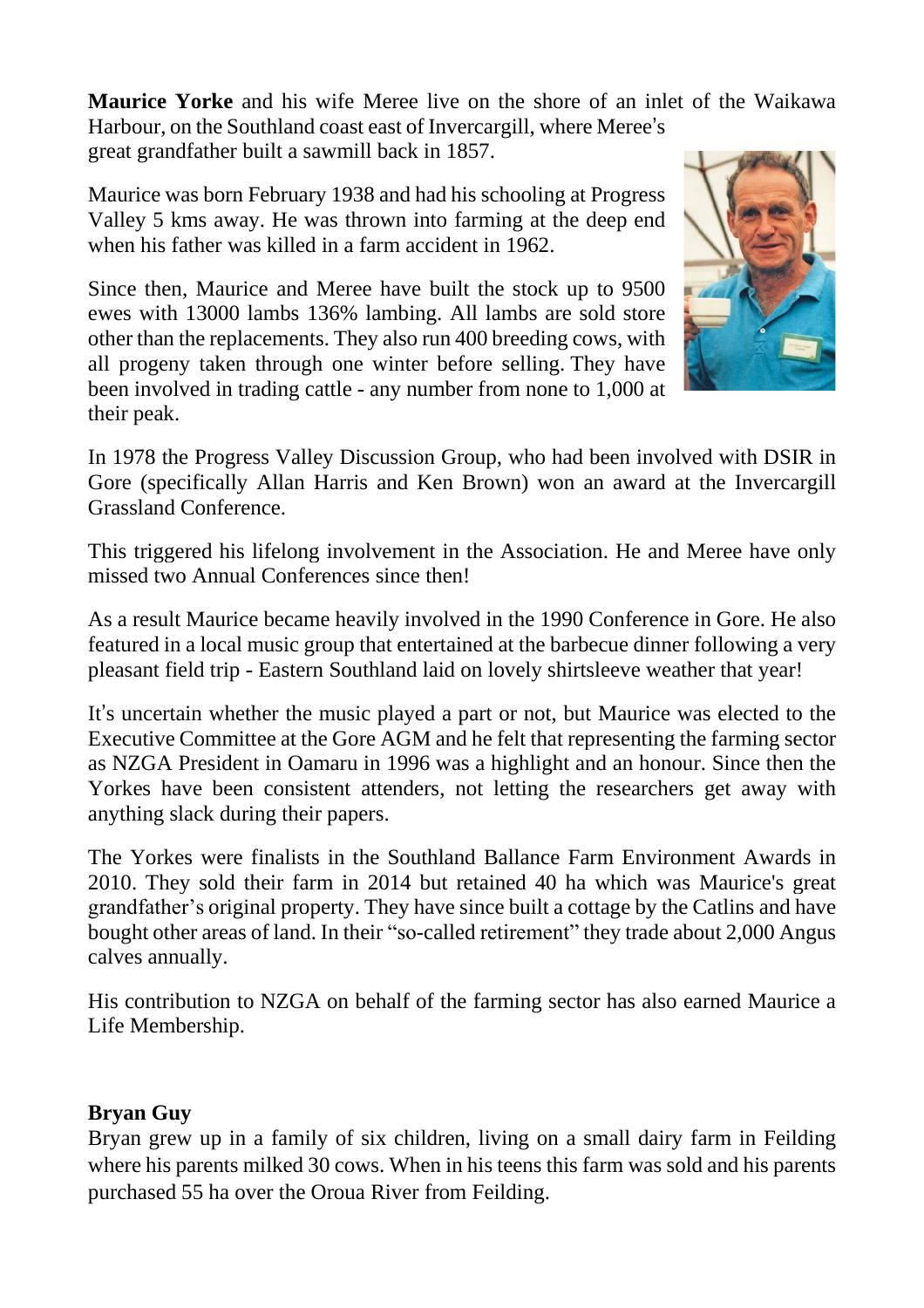Bryan left school at 16, declined the chance of a university education and worked on dairy farms in Waikato and Manawatū for two years.

When he was 19 he purchased an adjoining 70 ha, and extending the farm over the next 25 years, purchasing more land as it became available.

Bryan married Joanne in 1976 and they raised four children on the farm. By 2000 they had purchased his parents' interest, enabling them to retire. Bryan and Joanne formed a company which by then owned 250 ha and milked up to 700 cows.

Further land was leased to rear young stock and grow crops for the milking herd.

Milking continued year-round to supply milk for the local

market. Their farming became very intensive, with extra feed brought in as silage or concentrate. Cow numbers peaked at over 700, but controlling costs of production and improving profitability was a continual focus.

In the 1980s Bryan and Joanne began attending the conferences run by NZGA, Massey and the Large Herds organisation. He inevitably became involved in organising committees of some of these conferences, and was elected to the NZGA Executive in 1994, serving until 2000, and he was NZGA President 1998/99. He then spent 21 years on the NZGT, with 11 of those years as chairman.

Bryan presented papers at several Massey Dairy Farmers, Large Herds and NZGA Conferences, as well as the British Cattle Breeders Club in Cambridge, Britain, and the XVII International Grassland Congress in New Zealand during 1993. He also attended the XX International Grassland Congress in Dublin, the XIV International Silage Conference in Belfast, theInternational Committee for Animal Recording (ICAR) in Switzerland and New Zealand, and Co-operative Association and Dairy Conferences in Australia.

Bryan then became involved in dairy industry politics in the late 1980s. Over the years he served on the boards of LIC (the Livestock Improvement Corporation), Tui Milk Products, Kiwi Dairy Co-operative, AgResearch and the Dairying Research Corporation. He has also been associated with various dairy industry committees and the judging of several sharemilker and dairy farm manager competitions.

Over the years Bryan was also involved in his Feilding community through many activities, including school committees and Boards of Trustees, supporting his local Anglican parish, and assisting the Manawatū-Rangitikei Rural Family Support Trust. He was a Trustee of the philanthropic Eastern and Central Community Trust, and is currently chairman of the Trust that manages the Coach House Museum in Feilding.

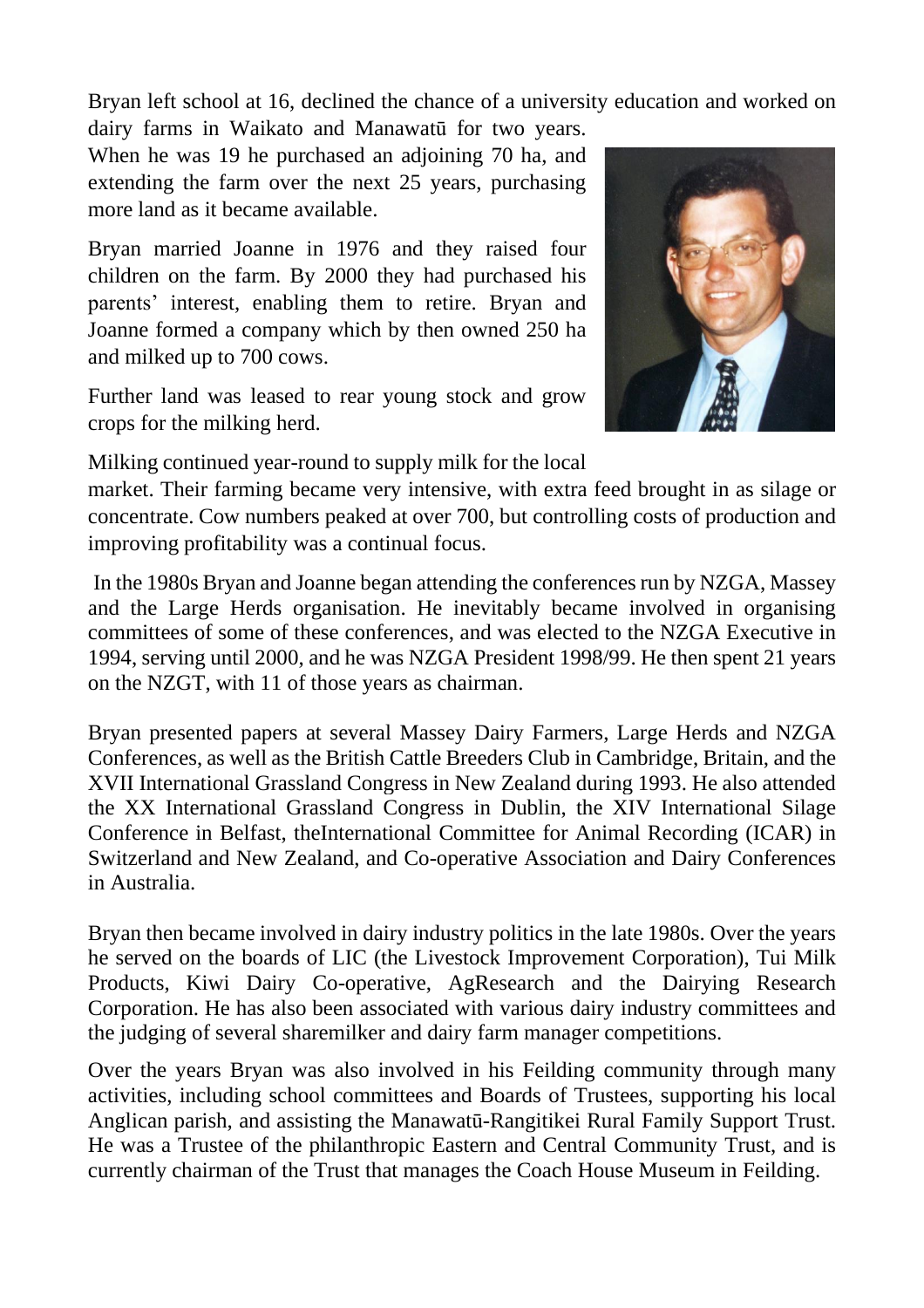By 2008 Bryan and Joanne had moved off the farm and their son Scott and daughter Anna and their spouses were, at that stage, partners in the farming business. Unfortunately, everything changed when in 2010 Scott was murdered early in the morning as he left home to start milking. Nine months later Anna's husband was arrested and tried for the murder, but found not guilty. He did, however, serve a prison sentence for the conviction of several other offences.

These events became very public, and were a defining moment that led them to reexamine their lives, values and priorities. What was once important to them was now not necessarily so, and after much deliberation Bryan and Joanne retired from dairying and sold the farm in 2016.

The Guys now live on a small rural property near Feilding and enjoy spending time with their family, which includes 14 grandchildren. They enjoy the therapy and solitude of a large garden and involvement with their community, which has been so supportive over the years.

### **Russell Hurst**

A North Otago farmer, Russell was born in March 1961 in Oamaru to Sid and Hazel Hurst, the fourth of five offspring. He attended school at Enfield and finished at Awamoko after his parents moved to what's now his present farm.

Russell spent four years at Waitaki Boys High School and then worked for 18 months in the McKenzie Basin on a large sheep, beef and deer station, followed by six months on a British cropping and sheep farm. He returned to study at Lincoln, during the late 1970s, completing diplomas in agriculture and farm management. Following Lincoln, Russell worked on a mid-Canterbury mixed cropping and sheep farm during the holidays.



He returned home in 1982 and carried out a dairy conversion on part of the farm, milking 300 cows from that August onwards. He now has four dairy farms and milks 2400 cows, with 500 nurse cows that rear three calves each. The Hurst operation also includes irrigation races where he runs 4,000 super-fine merino wethers. He tried deer farming in 1983 and built up to 250 hinds and a similar herd of stags. However, he gave up the deer farming in the mid -1990s. Russell and Cathy Hurst married in 1989 and now have three sons.

His association with NZGA started when he was asked to chair the LOC for the Oamaru Conference in 1996. He continued on the Executive Committee after the Oamaru conference and served as President in 2003. Russell continued in the NZGT for several years before returning to focus on his regional commitments.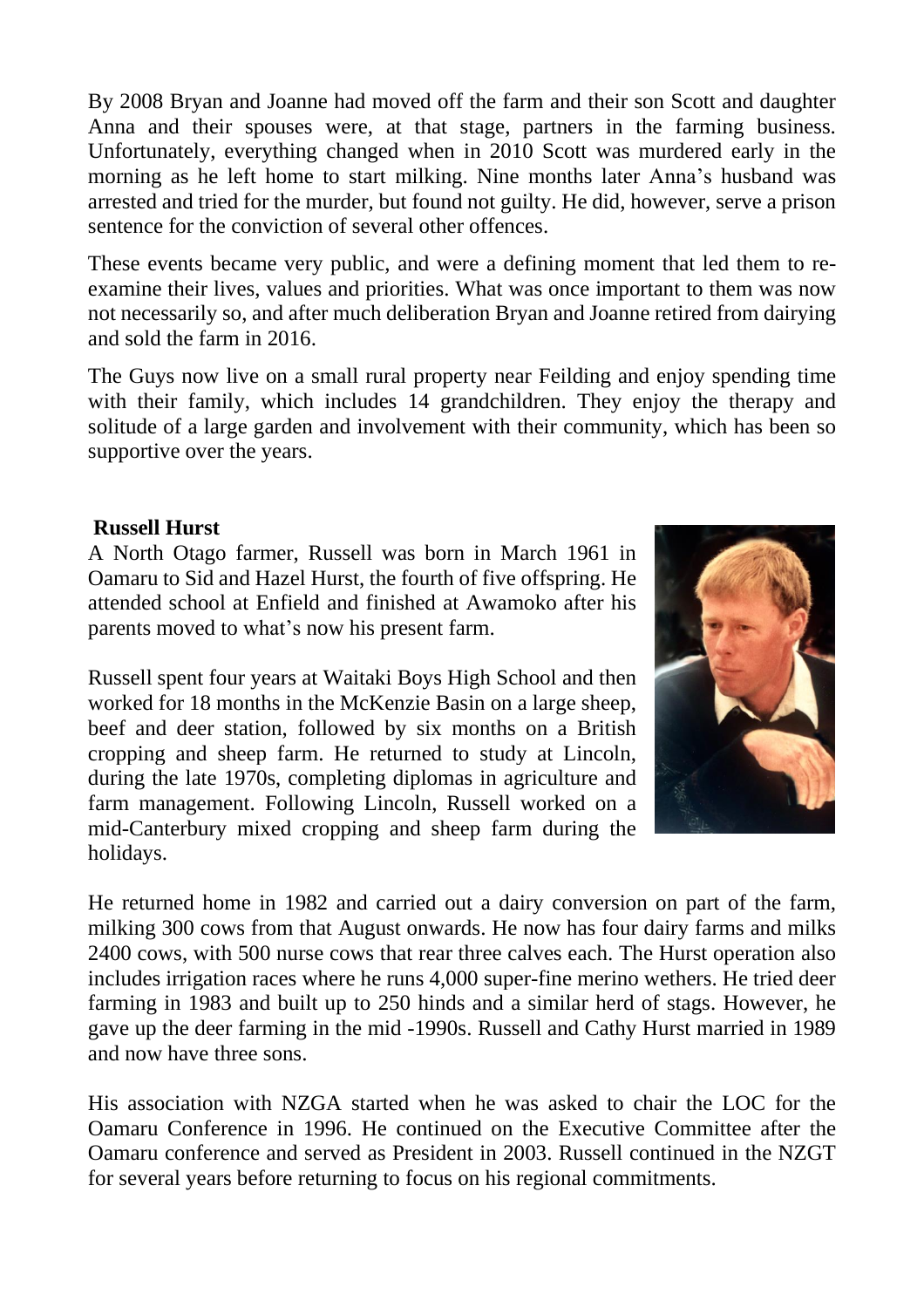One aspect that Russell became interested in after his NZGA executive service was the potential of Caucasian clover after hearing about it in papers given at conferences. In collaboration with Lincoln contacts, Alistair Black, Dick Lucas and Derrick Moot, he carried out an on-farm trial on different establishment methods and they presented the results at the 2000 Invercargill NZGA Conference.

These days Russell is kept busy with his farming and he is also a director on two local irrigation companies.

**Pat Garden** is a farmer and agribusiness leader from Central Otago who was elected to the NZGA Executive Committee in 2004 and served as President five years later.



*Pat Garden*

He was born in 1944, attended Waitaki Boys' High School in Oamaru and started farming in 1961. His parents insisted - to all their seven children - that once they achieved University Entrance, they could leave high school and choose their own careers.

However, Pat's father took a different approach. When Pat returned to the 200 ha family farm in Moa Flat, full of ideas and enthusiasm, his father said," Ok, Pat, you're in charge – I'll tell you whether I think your decisions will work or not, but you'll have the final decision."

Pat found that the combination of his youthful exuberance, steadied by his father's knowledge and long experience, created a marvellous working relationship that he still

treasures. Pat feels that the value of transferring responsibility in a way that allows youth its head but acknowledges experience, is quite a challenge for the pastoral industry, especially as the age of farmers gradually increases.

Any thoughts of him going on to Lincoln or Massey were forgotten as the excitement of responsibility gripped Pat. However, results from the research stations were permeating the grassland industry by then, and helping to shape its growing success and importance. He was soon able to put them into practice on the farm. So most of his working life has been spent farming Avenel, a 2200 ha high country property up on the Lammerlaw Range above Millers Flat. The farm has four well developed income streams – prime lambs, beef finishing, timber from 300 ha of forestry, and carbon through the forest portfolio.

All along Pat has been a great believer in the information farmers can acquire through learning from each other; and when expertise is included in the mix, then so much the better. Several discussion groups operated in his valley, including a Farm Forestry group, a Conservation group, a Share Investment group and the Millers Flat Farm Discussion group. He learned from them all, but 25 years of the Millers Flat Farm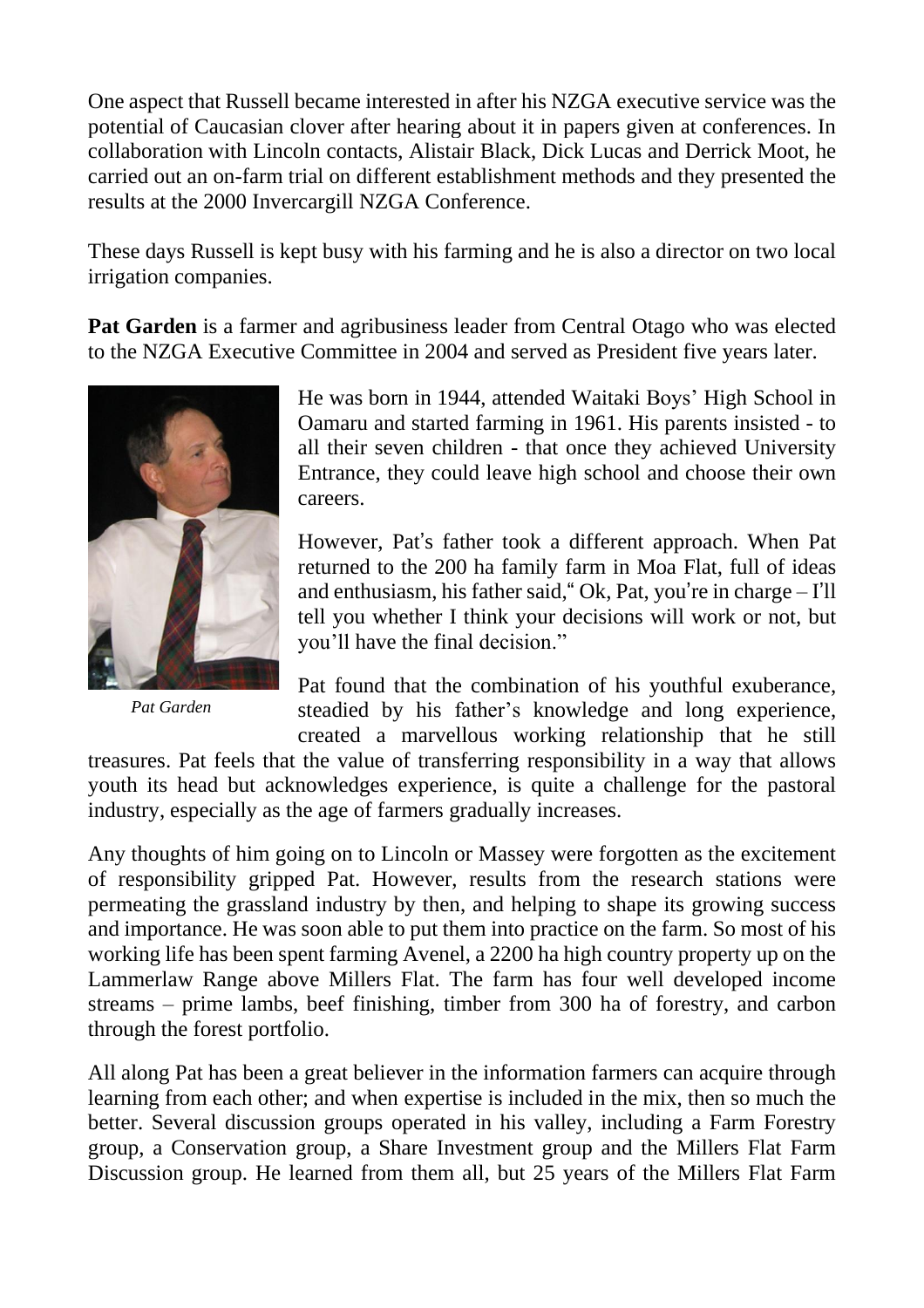Discussion Group was the biggest influence in terms of innovation, benchmarking and maintaining enthusiasm.

In January 1977, Pat met a young Swiss girl at the World Conference of Past Young Farmer/4H Exchange Winners held in Christchurch. After a lightning courtship he proposed by phone and married Marcelle in Switzerland in August that year and they settled back on Avenel and later they had a son (Nick) and daughter Jo, who married a Swiss engineer and lives there!

Marcelle later joined a group of valley wives who started a share club during the investment boom, and everything they touched turned to gold. So their husbands decided to start a men's version, expecting to show them how to really make money. Then about a year later the women suddenly decided to sell up and they enjoyed a group trip to Australia – with their gains and their husbands. Three weeks later the share market crashed and the men's club was left holding expensive but worthless paper!

Recently, Pat and Marcelle decided to hand the management of Avenel over to Nick, allowing them to move down into the Teviot Valley. So Pat's current farming role is as a mentor and adviser on strategy.

But in addition to Pat's first love of farming, there have been several

outside roles, within the local community and at a national level, including:

- Chair of High Country Section of Federated Farmers 1990-1993.
- Director of the Foundation for Research Science and Technology 1993-1999.
- Chair of Technology New Zealand 1998-2006.
- Chair of MAF's Sustainable Farming Fund 2003-2006.
- Chair of numerous Advisory Panels for several organisations between 2004 2010, including the Tertiary Education Commission Advisory Panel; the AgResearch Sustainable Agriculture Advisory Panel; and the Enterprise Scholarship Panel.

Pat was elected an NZGA Life Member at the Timaru AGM in 2016. He had served as NZGA President at Waitangi in 2009 and he was the Chair of Colin Brown's *TracMap NZ* from 2007 until 2017. At the 2006 NZGA Conference Dinner in Dunedin, he gave the best *Address to the Haggis* by Robert Burns that I've heard in New Zealand (except for my wife, a direct Burns descendent!). He also gave the Inaugural Levy Oration at the 2012 NZGA Conference in Gore.

He chaired the Otago Conservation Board from 2014 to 2019 and is currently serving as a trustee of the Roxburgh Medical Services Trust and the NZ Grassland Trust. Pat Garden was made a Member of NZ Order of Merit at the 2006 Queen's Birthday Honours for services to science and farming - not a bad achievement list for a selftaught high country farmer!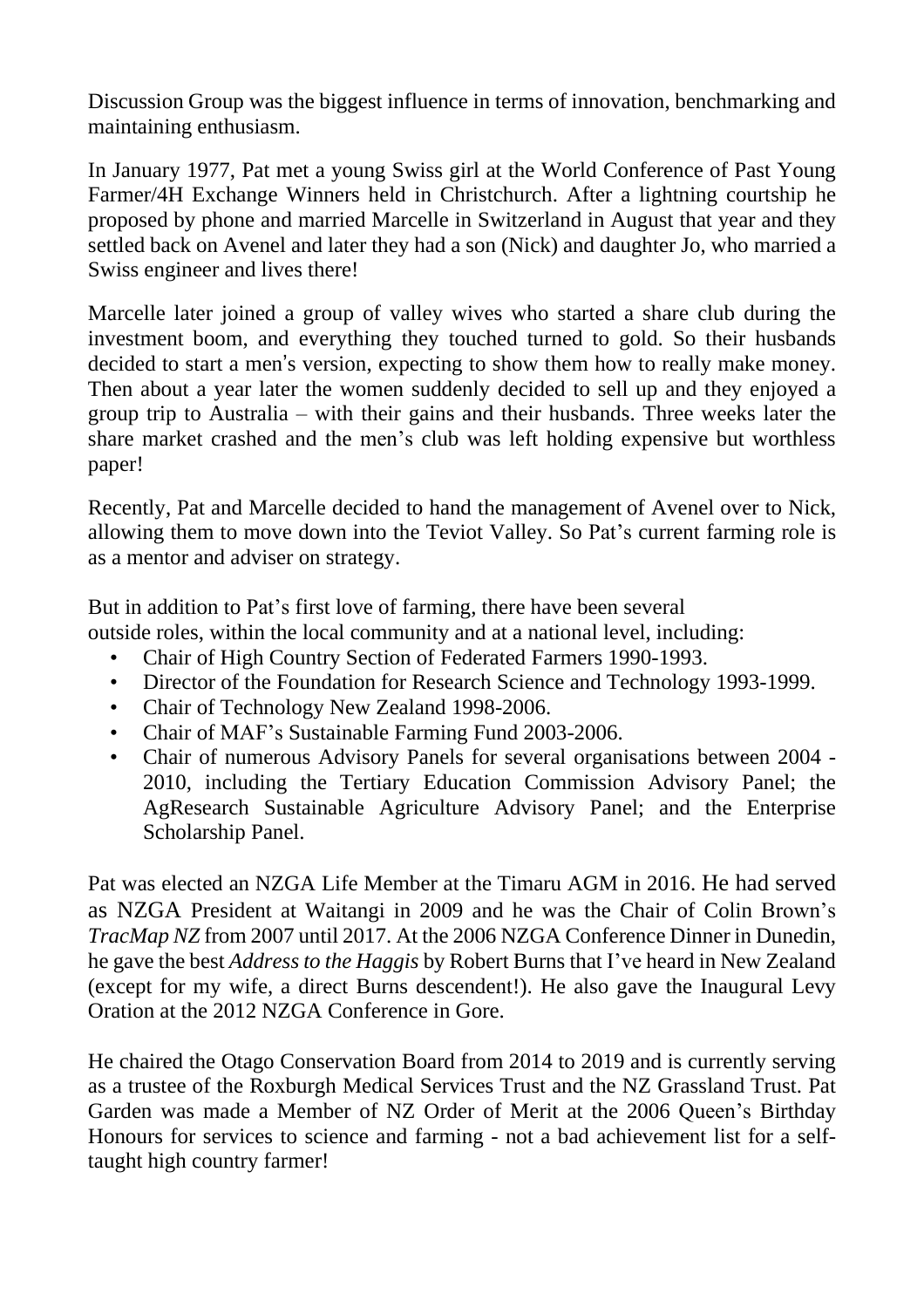**Warwick Lissaman** is from one of Marlborough's early farming families; the fourth generation of his family to farm in the Awatere Valley. The family farm he owns has just ticked over the 100 years ownership in the family.



*Warwick Lissaman*

Warwick followed his grandfather and his father onto the family property after completing a Bachelor of Agriculture and a Bachelor of Commerce with a post graduate diploma in Rural Valuation at Lincoln. He had an active role in NZ Young Farmers and has since taken responsible positions in the rural sector.

Warwick chaired the Local Organising Committee for the 2008 Blenheim NZGA Conference. He has since served eight years on the NZGA executive committee including two years as President. He has also served terms with NZ Meat & Wool and NZ Beef & Lamb Marlborough Monitor Farm executive committees.

He has also been a trustee on the Awatere Community Trust and is chairman of the Chilean Needle Grass Action Group, and in the NZ Beef & Lamb *Pastures for Profit* Marlborough group. Warwick helped to secure funding for dryland pastoral research and his involvement in a dryland legumes technology transfer research project led to his appointment to the Marlborough Research Centre Board in 2011.

He hopes to see the region's pastoral sector make greater use of the research capacity of the Research Centre. He believes that science and research is the key to unlocking future opportunities and that it is in the mutual interest of each of the productive sectors of Marlborough to work closely together to fulfil the potential of the district.

#### **Richard and Jackie Porritt**

This King Country couple farm west of Taumarunui and attended the annual conferences since they joined at Te Kuiti in 1973. They view these events as short breaks away, a chance to gain more friends and some good ideas for their farming. His



first conference impressed him so much that his wife Jackie joined him at later meetings. They liked what they saw, who they met and what they heard.

The Porritts were among a growing group of farming couples who enjoyed a spring holiday, the social and technical benefits. Over the years they have seen more of New Zealand regional farming and have gained much valuable information.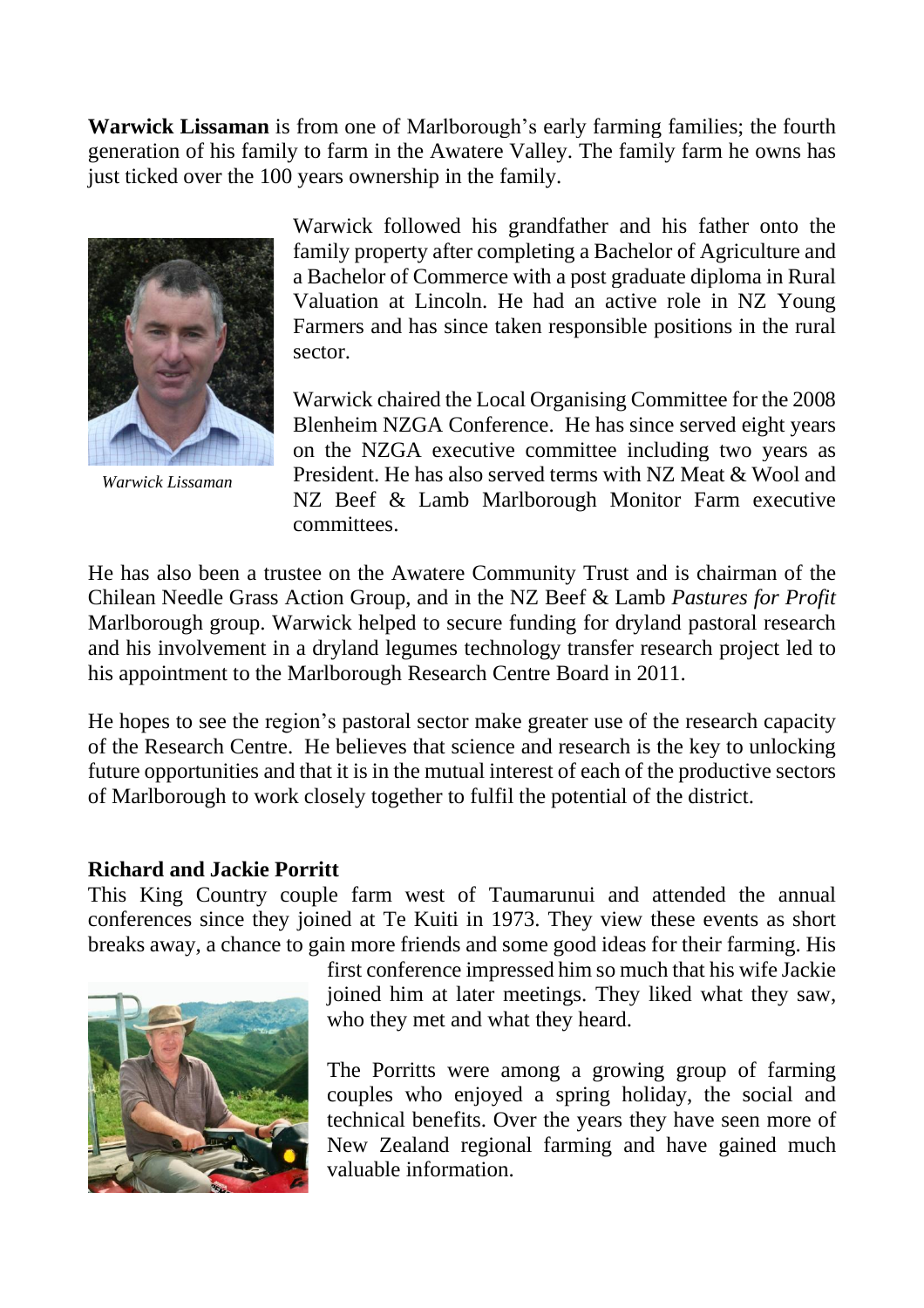When I met them and Richard showed me the farm in the early 2000s, they were farming 1,000 hectares of Taumarunui hill country, where the horizon may look level but the land is anything but! Richard had his land subdivided into 100 paddocks and they ran 5,800 ewes, 2,000 hoggetts and 260 Angus cattle. The soil phosphate levels ranged from 9 to 60, indicating the variability of this country.

Their pastures were developed in the 1930s but little oversowing has been done since, except for including suitable clover seed during aerial topdressing in recent years. This endowed the pastures with good clover content and excellent forage feed supply.

He took me around on his quad bike at a slow pace and I opened and closed about 200 gates for him as we went, though I lost count! However, that afternoon, I developed a good appetite for dinner…

**The Chamberlin family** of Ponui Island were always attending the NZGA Conferences during the 70s and 80s, especially those in the North Island.

**Alan Brough**, who farmed near Benneydale, was another regular attender who enjoyed meeting people from the other sectors at conferences.

**John McIntyre** of Taranaki contributed at several conferences when they weren't too far from his base at Inglewood. The field trip visited his property on at least one occasion and John told us of the natural gas prospecting and extraction on his land.

**David Shepherd** who chaired the Dunedin LOC for the 2006 Conference, was a Lincoln graduate was a well-known farmer-politician now living near the Invermay Research Centre in Mosgiel. He farmed at Gimmerburn on the way into the Maniototo district, a dry area where water is usually at a premium.

A stalwart of the South Island High Country was **Rodney Patterson** who took over the 15,000 ha family farm, Longslip Station near Omarama after graduating MAgSc from Lincoln. He believed that intensification was needed in high country farming, so he started a large programme of oversowing, topdressing, fencing and building a good tracking system.

In only eight years Rod tripled his production, from 6,500 to 17,500 stock units, erected 180 km of fences and achieved one of the highest stocking rates per labour unit in New Zealand. He also firmly believed in research and ran his own selection programme to resolve foot-rot susceptibility in Merino sheep. He also tackled this problem on a large scale, buying down-country properties that were foot-rot prone, to challenge the progeny of his high country rams. He successfully developed a genetic test for foot-rot resistance. With regard to his pasture feed, he was convinced that Caucasian clover had potential but wasn't impressed with the plant material then available here, so he travelled to the Caucasus Mountains, east of the Black Sea and collected seed there in collaboration with the University of Georgia.